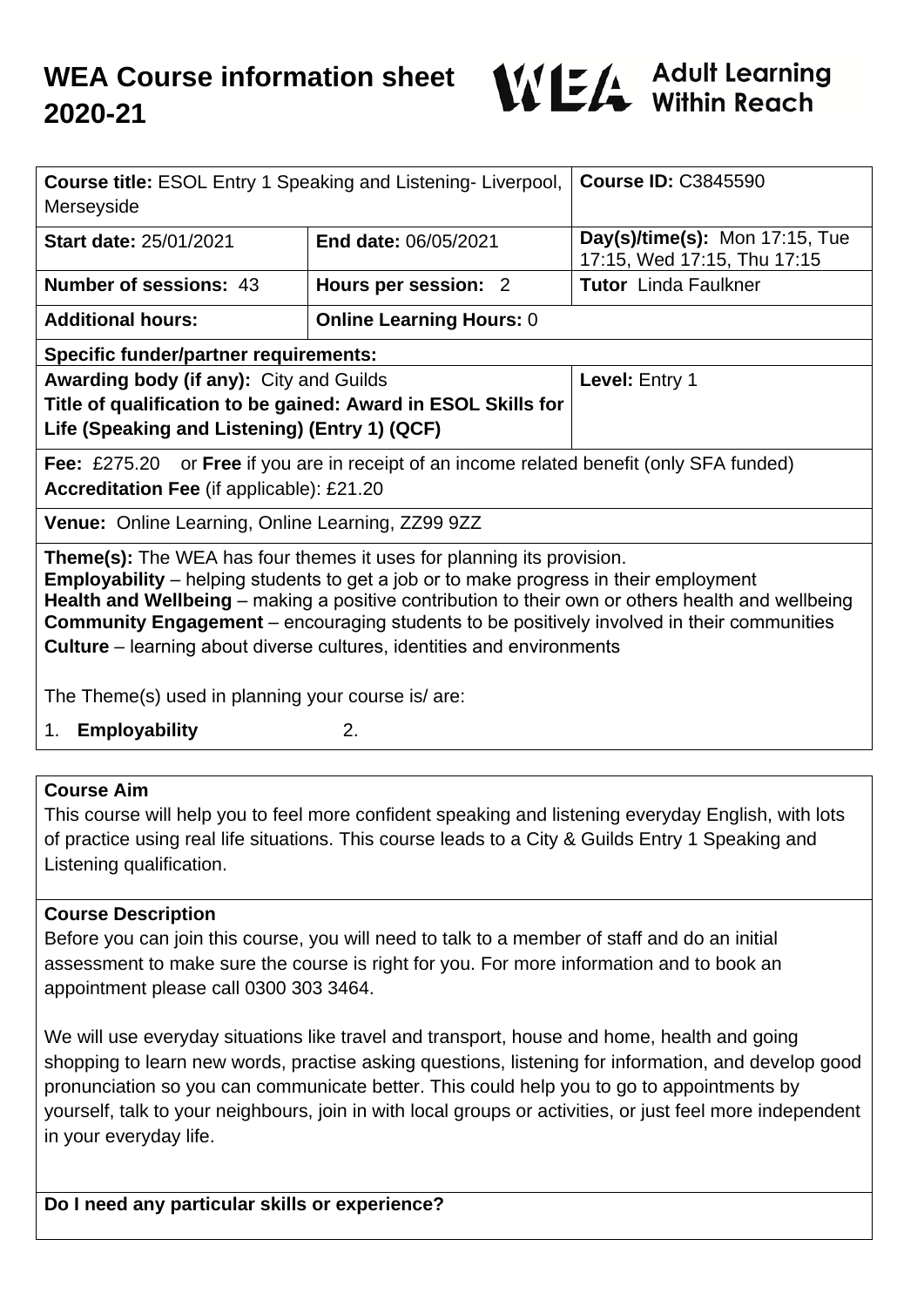### **What will I achieve?**

# **By the end of the course I will be able to:**

- 1. Feel more confident using my English in everyday life
- 2. Communicate in everyday situations
- 3. Ask for and give information
- 4. Listen for information in a range of situations, e.g. timetables, prices
- 5. Improve my pronunciation

# **What teaching methods will be used and will there be work outside of the class?**

- The WEA's digital learning platform, Canvas will be used to provide resources or to support lessons, enable assessment, provide learner feedback and for other activities for individuals away from the course. If you want to understand more about our digital learning platform please visit: http://bit.ly/WEAonline

- The WEA tutor will use a range of different teaching and learning methods and encourage you and the group to be actively involved in your learning
- You may be asked to undertake additional work in your own time to support your learning
- You will do lots of different activities with examples from real life situations
- You will work together with other students and the tutor, as well as working on your own.
- Your tutor will give you homework
- The tutor will give you lots of practice to prepare for your exam.

# **What kind of feedback can I expect from the tutor?**

- You will be able to keep a record of your progress and achievement using photos, audio, text or documents uploaded into the WEA's digital learning platform, WEA Canvas.

- Your tutor will provide written, text and audio feedback recorded in WEA Canvas, WEA's digital learning platform.
- • Your tutor will help you to set targets for your learning.
- Your tutor will give you regular friendly feedback about your progress.
- The tutor will give you lots of practice and support to prepare for your exam.

# **What else do I need to know? Is there anything I need to bring?**

- What you need: You will need an internet connection, speakers, a microphone and a webcam so that you can use our video learning platform, Zoom. If you'd like to understand more Zoom please visit: http://bit.ly/ZoomSpec

- Official document(s) showing your name, address, date of birth

Certificates for English / English for Speakers of Other Languages (ESOL) qualifications you have.

### **Pre-course work, reading and information sources**

- No pre reading or pre course work is required

- It is useful if you are already trying to use your English, e.g. talking to neighbours, reading signs, letters, and watching TV in English (maybe with subtitles).

**Possible next steps after this course (including career opportunities if appropriate)** - Progress to another WEA course